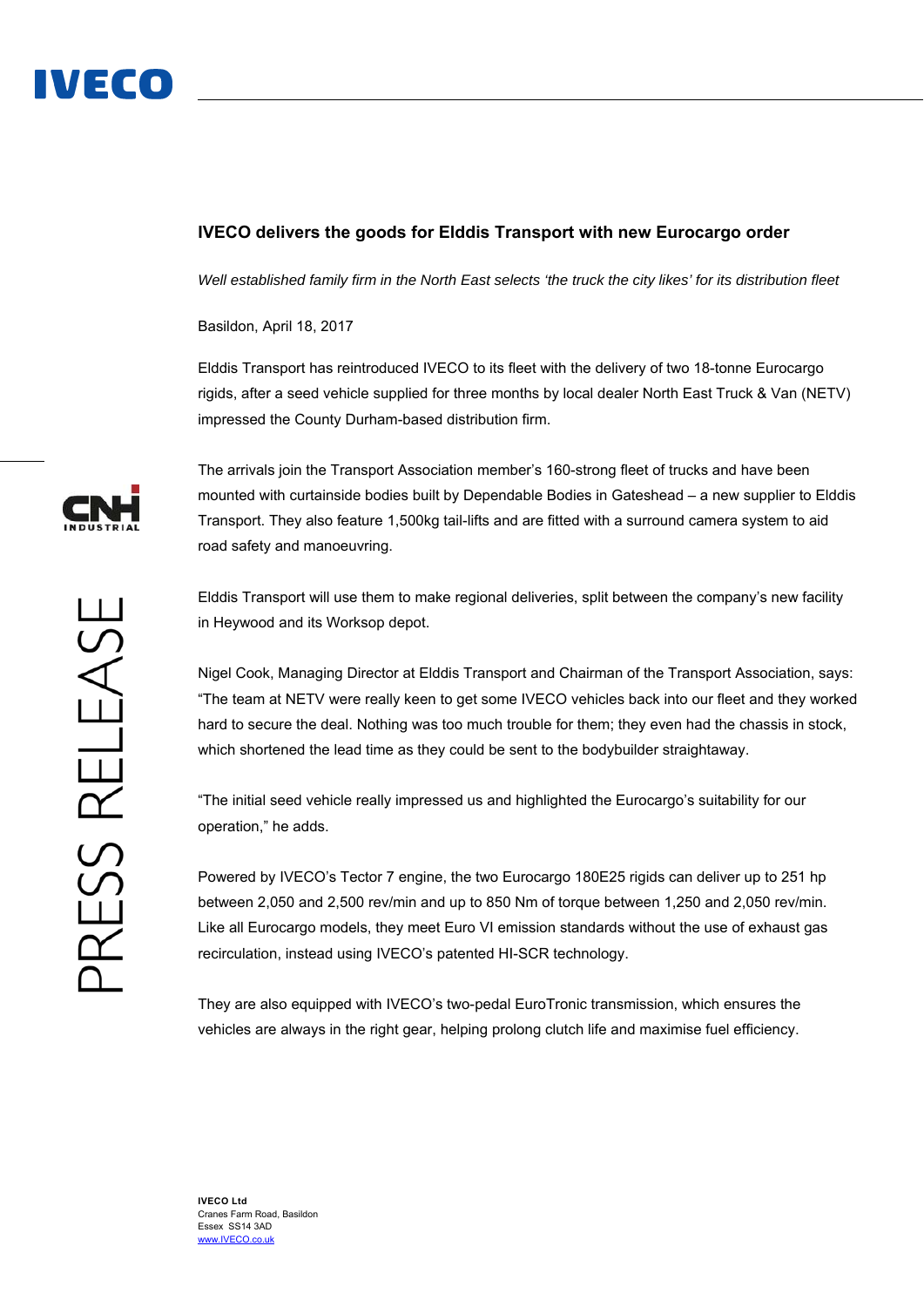

Each truck will remain on the fleet for at least five years, with routine service and maintenance undertaken in-house at Elddis Transport's main site in Consett, County Durham with the support of NETV's depot in Blaydon, just 12 miles away, when required.

Described as 'the truck the city likes', the Eurocargo is ideal for urban operations and won International Truck of the Year in 2016. The two identical trucks represent one of more than 11,000 different factory combinations available, highlighting the breadth of IVECO's medium truck range.

Founded in 1971, but with roots which can be traced back as far as 1881, Elddis Transport is one of the North East's best-known hauliers. It is also an active member of the Transport Association, which comprises approximately 60 member hauliers from across the UK which offer distribution, storage and transport services to manufacturers and retailers.

## **IVECO**

*IVECO is a brand of CNH Industrial N.V., a World leader in Capital Goods listed on the New York Stock Exchange (NYSE: CNHI) and on the Mercato Telematico Azionario of the Borsa Italiana (MI: CNHI). IVECO designs, manufactures and markets a wide range of light, medium and heavy commercial vehicles, off-road trucks, and vehicles for applications such as off-road missions.* 

*The brand's wide range of products include the Daily, a vehicle that covers the 3 – 7 tonne vehicle weight segment, the Eurocargo from 6 – 19 tonnes, the Trakker (dedicated to off-road missions) and the Stralis, both over 16 tonnes. In addition, the IVECO Astra brand builds off-road trucks, rigid and articulated dumpers as well as special vehicles.* 

*IVECO employs close to 21,000 individuals globally. It manages production sites in 7 countries throughout Europe, Asia, Africa, Oceania and Latin America where it produces vehicles featuring the latest advanced technologies. 4,200 sales and service outlets in over 160 countries guarantee technical support wherever an IVECO vehicle is at work.* 

*To download supporting imagery: http://news.cision.com/IVECO For further information about IVECO: www.IVECO.com For further information about the IVECO dealer network: http://www.IVECO-dealership.co.uk For further information about CNH Industrial: www.cnhindustrial.com*

http://www.facebook.com/IVECOUK http://twitter.com/IVECOuk http://www.youtube.com/IVECO